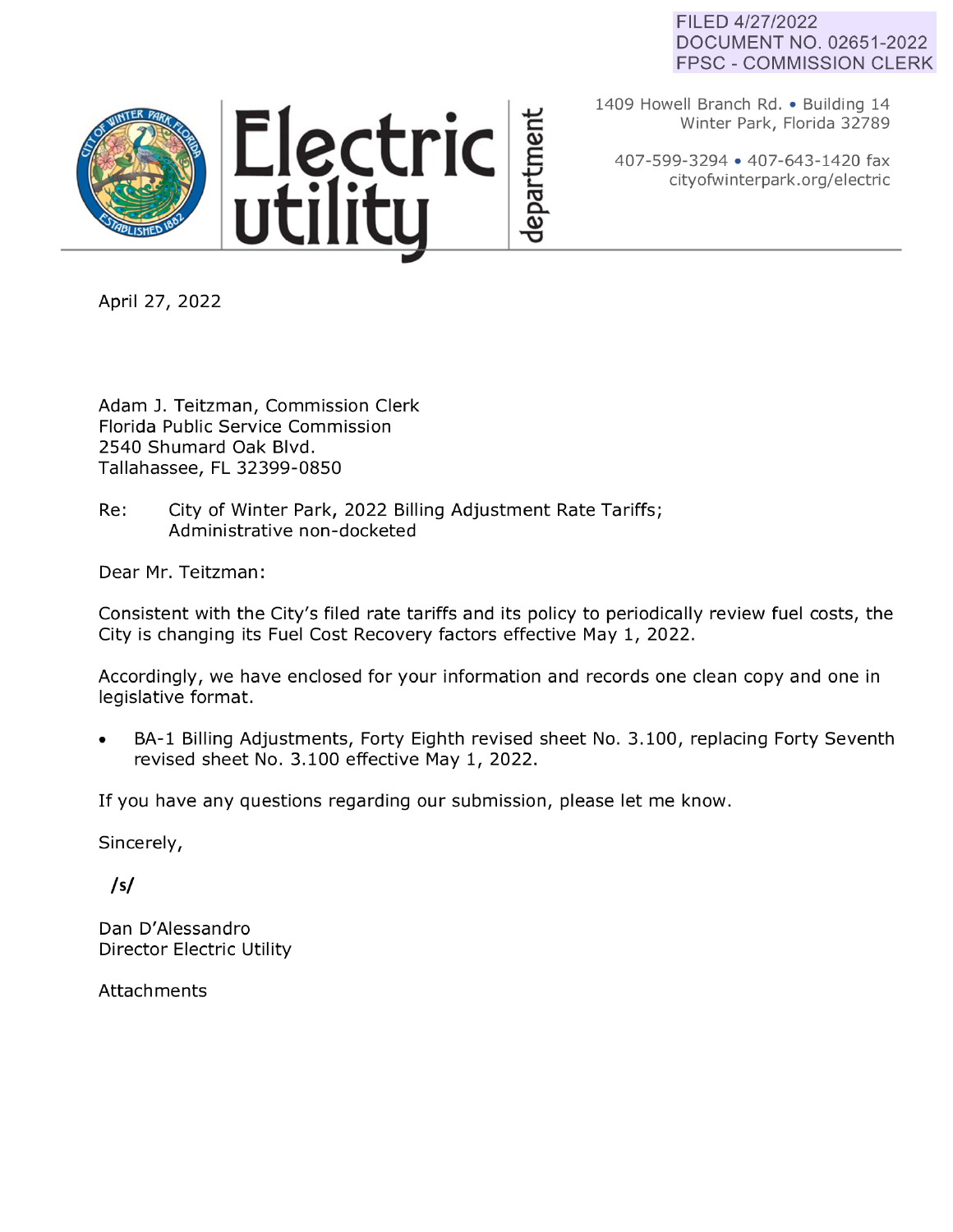

**Page 1 of 2** 

#### **RATE SCHEDULE DATE RESIDENTIAL SERVICE SERVICE SERVICE SERVICE SERVICE SERVICE SERVICE SERVICE SERVICE SERVICE SERVICE SERVICE S RATE SCHEDULE BA-1**

### **Applicable:**

To the Rate per Month provision in each of the City's rate schedule which reference the billing adjustments set forth below.

## **Fuel Cost Recovery Factor:**

| <b>Rate Schedule</b>   |  | <b>Fuel Cost Recovery Factor (cents per kW-hr)</b> |  |
|------------------------|--|----------------------------------------------------|--|
| RS-1 $(1st 1,000$ kWH) |  | 4.910                                              |  |
| (All additional kWh)   |  | 5.910                                              |  |
| $GS-1$                 |  | 5.291                                              |  |
| $GS-2$                 |  | 5.291                                              |  |
| $GSD-1$                |  | 5.291                                              |  |
| GSDT-1 (Off-peak)      |  | 4.925                                              |  |
| (On-peak)              |  | 6.411                                              |  |
| LS-1                   |  | 5.291                                              |  |
|                        |  |                                                    |  |

## **Fuel Adjustment Factor.**

The Fuel Adjustment Factor will be determined periodically by the City. This factor is designed to recover the cost of fuel that is included in the cost of bulk power supply incurred by the City to provide electric service to its customers. Review of Fuel Adjustment adequacy will occur at least quarterly. If the fuel Adjustment Factor under-recovers fuel cost, the City will increase the Fuel Adjustment to collect the under recovery. If the Fuel Adjustment Factor over-recovers fuel cost, the City will decrease the fuel adjustment to credit back to customers the over-recovery. In order to stabilize fluctuations in the fuel adjustment factor, the City Manager may determine to phase in such increases or decreases over time. In no case, however, will cumulative under or over collections be allowed to exceed 10% of the fiscal year's annual fuel budget rounded up to the next \$100,000 without appropriate adjustments to the fuel adjustment.

### **Gross Receipts Tax Factor.**

In accordance with Section 203.01 of the Florida Statutes, a factor of 2.5641% is applicable to electric sales charges for collection of the state gross receipts tax.

### **Franchise Fee Equivalent.**

A Franchise Fee Equivalent is applied to the charges for electric service (exclusive of any municipal, county, or state sales tax) provided to customers within the jurisdictional limits of the City. The franchise fee equivalent is added to the charges for electric service prior to the application of any appropriate taxes. The City has established the franchise fee equivalent at six percent.

Continued on Page 2